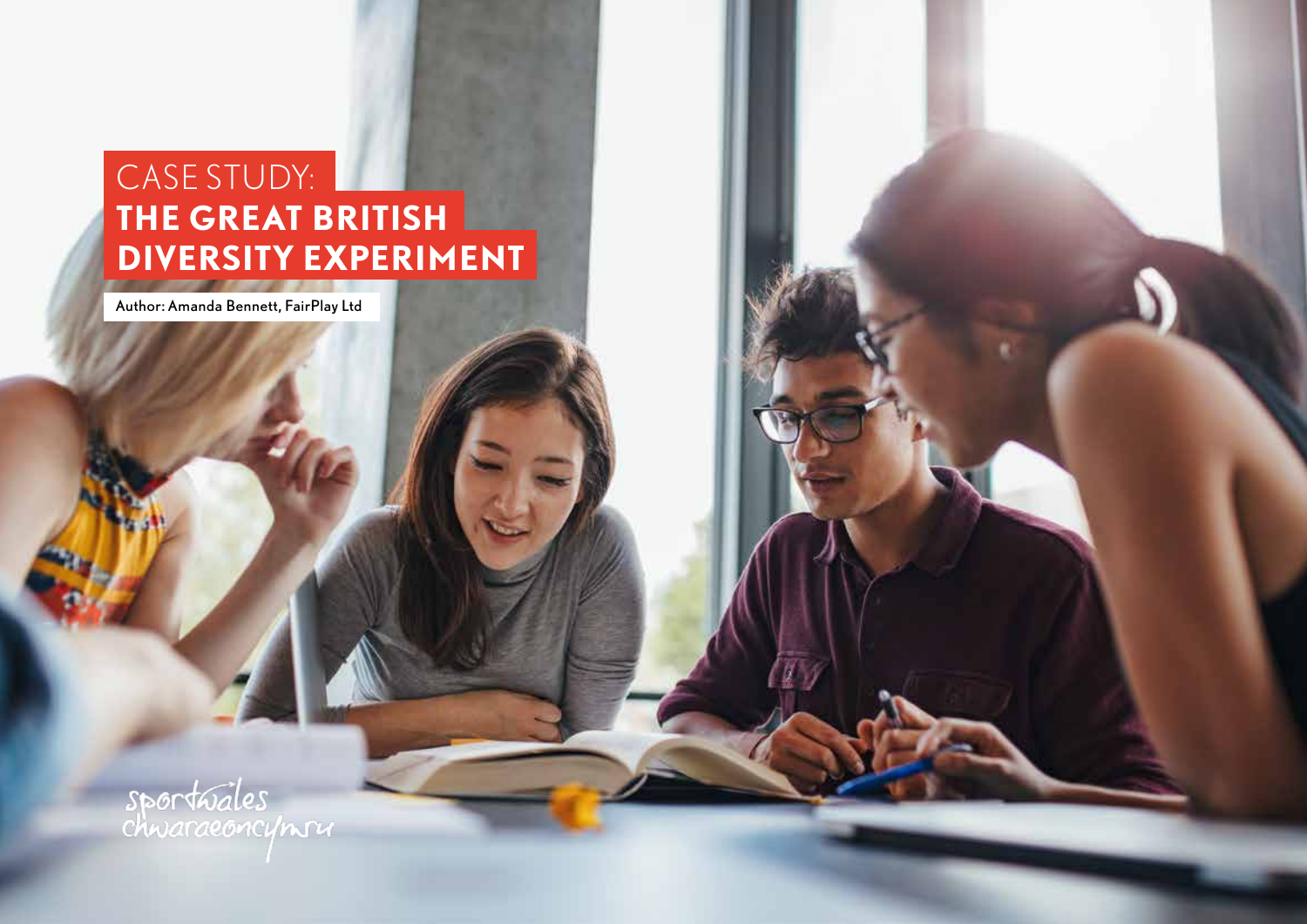# BACKGROUND

The Great British Diversity Experiment was created in 2015 by five communications professionals aiming to provide practical and relevant actions to drive change in the creative industries.

It answers three key questions:

- We all know diversity is better for business but why does it specifically drive advantage for the communications industry?
- Why has it not been adopted universally, what are the hidden challenges we need to understand and overcome?
- What does the industry need to do to ensure they can take advantage of the benefits of diversity?

The Experiment was the first study on the impact of diverse leadership in the communications sector and it was designed, managed, run, experience, supported and delivered by the industry, for the industry.

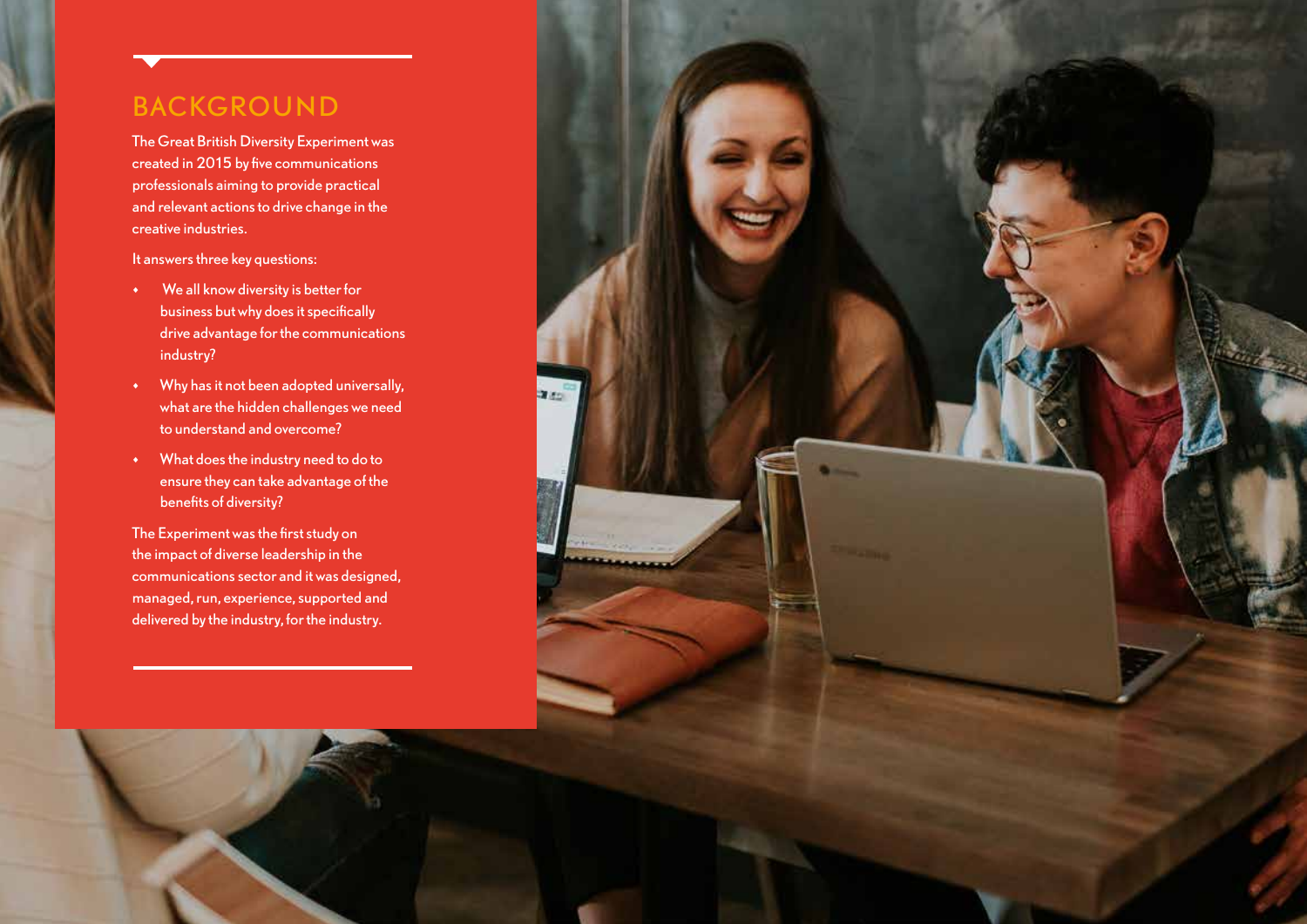DIVERSITY LEADS TO PEOPLE BEING THEIR AUTHENTIC SELF AT WORK AND THUS CONTRIBUTE MORE CREATIVELY AND BE MUCH HAPPIER IN THEIR JOB

# DIVERSITY IS THE NEW DARWINISM

# **THE EXPERIMENT**

In January 2016 140 truly diverse people were recruited to the experiment. They were divided into 20 teams and briefed on a world changing challenge by Tesco—to solve food wastage in the home. The teams then worked on this brief for a month and during this time were ethnographically studied to enable an understanding of what is different, difficult and advantageous when diversity is in action. Not surprisingly, the methodology was highly creative using mobile-phone documentarians, open video forums, before and after surveys.

### **THE BENEFITS OF DIVERSITY WITHIN THE EXPERIMENT**

The Experiment's leaders wanted to take the known benefits as demonstrated in crosssectoral research such as McKinsey (2015) and the Lord Davies Reports, and show why and how diversity delivers better creative solutions. The following benefits were confirmed:

• Diversity leads to people being their authentic self at work and thus contribute more creatively and be much happier in their job. What is detrimental to being yourself (and thus creativity) is having to play to type, and too often, the creative industry is forcing people to do this. There are still many people who believe they tick the diversity box or a token representation of their background when they are appointed as - when you feel like you're the only black, LGBT or disabled

person in a room, you end up feeling you represent that group, rather than being able to just be yourself. These experiences of tokenism and type-fitting were in total contrast to the experience of the heterogeneous groups of the experiment.

- It dramatically increases the possibility of new connections between experiences, perspectives, and insights that lead to distinctive, powerful and new creative ideas. The experiment shone a spotlight on the alchemy resulting from fresh collisions of personal experiences, reference points and cultural knowledge. In short, there are more raw materials to work with. Diversity is not just better for early stage ideas either. Raw ideas are shaped and improved more effectively: as a diverse team challenges ideas more, pushing them in new directions and different ways.By putting the same people in the room together, you get creative solutions that can be predicted, and ones your clients (stakeholders, members, partners) will probably anticipate.
- Diversity means ideas develop via meritocracy, and not quick buy-in from the dominant cultural voice. It forces us to be truthful about creative merit. Consensus often happens quickly in teams where everyone has a similar background and experience. In a diverse team, however, there are more opinions and when you have a range of different starting points, the things that might seem obvious to one can seem completely alien to another. Whilst it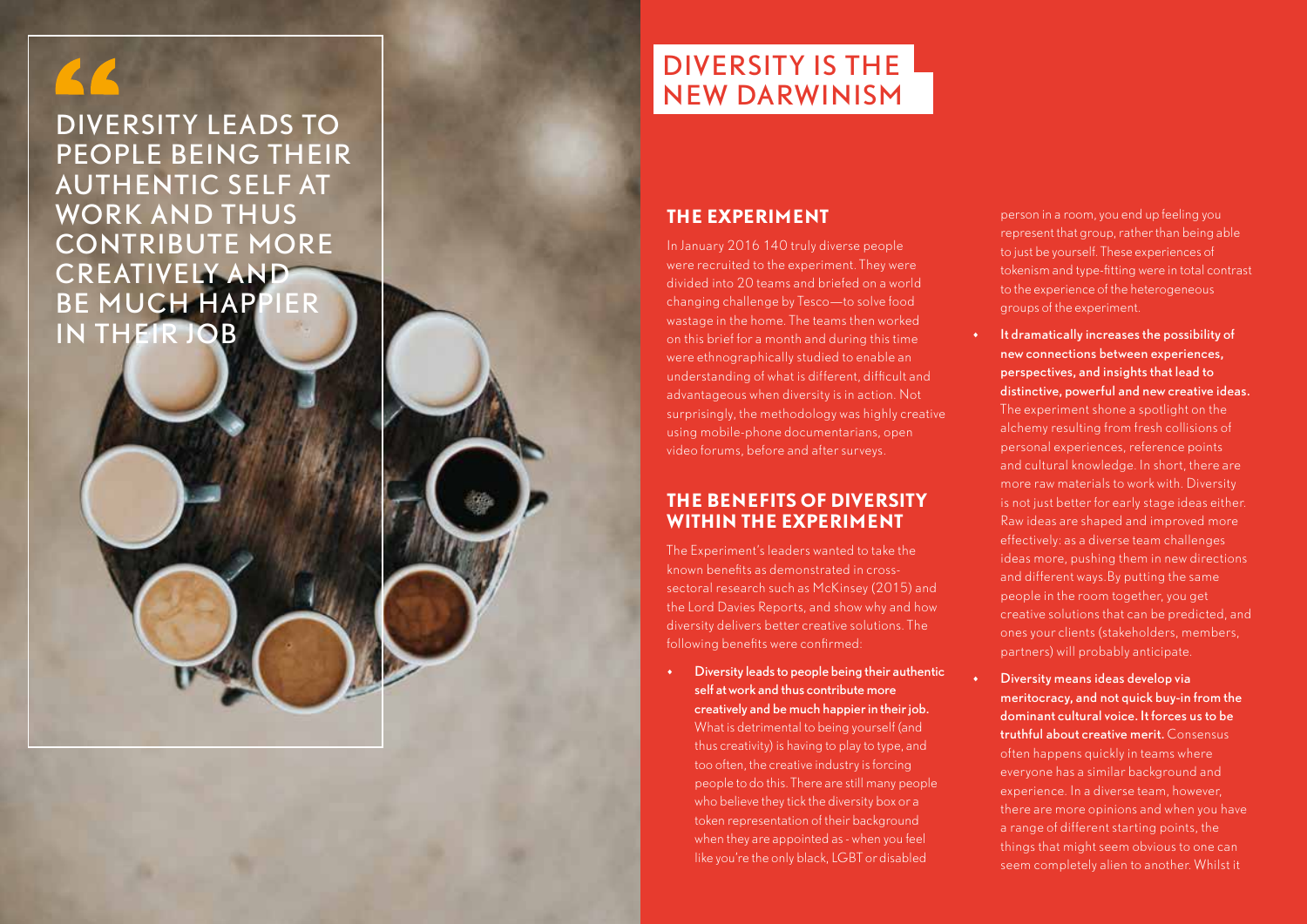

might take longer to decide which idea is the best, when you have diverse opinions, ideas win because they are genuinely good and not just because they appeal to one type of person. Participants commented on the skills they developed through the Experiment including active listening, empathy and diplomacy— core skills for an effective board member.

#### **THE CHALLENGES OF DIVERSITY WITNESSED IN THE EXPERIMENT**

Whilst the benefits of diversity may trump the challengers, the challenges are very real:

- Consensus is elusive without dominant culture, group progression can be a difficult thing to negotiate. Certain shared cultural codes that groups may rely upon to find quick consensus are not as apparent when teams are more diverse, making consensus harder to find. Decision-making therefore requires more energy and focus.
- Tokenism does not work people close up and the power of diversity is lost. If people feel tokenistic gestures, they end up playing to a type or closing up and the power of having them there is gone. Getting

a few faces is not enough, you also need to de-politicise diversity, people are there to do the job they love. It is worthy of note that 84% of Experiment participants believed that cultural change is most needed to make the industry more diverse.

• The leadership challenge – certain styles and management can really inhibit the positive impact of diversity. Leadership is vital and the right kind of leadership is imperative. Harnessing the power of diversity demands a certain kind of creative leader, and the revered iconoclastic, alpha-male, creative genius is often the didactic leader who will stop a diverse group's creativity. The best leaders in the Experiment practised "clear enablement": empowering teams and giving them space, but stepping in with the right prompts or questions at the right time. A new breed of leader is needed, one who is able to guide people very different from themselves and to create an environment where others can thrive.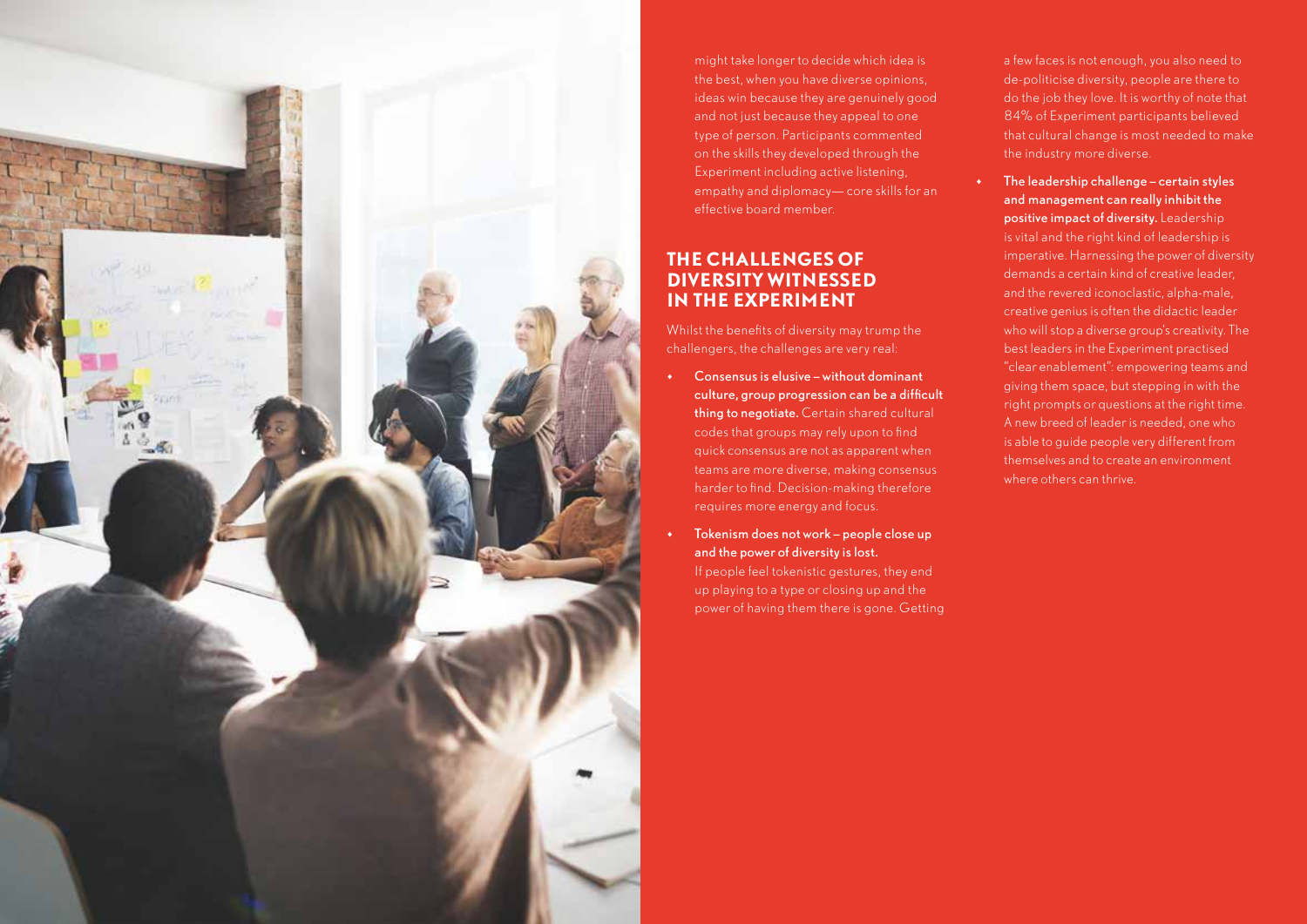

PARTICIPANTS COMMENTED ON THE SKILLS THEY DEVELOPED THROUGH I THE EXPERIMENT INCLUDING ACTIVE LISTENING, EMPATHY AND DIPLOMACY.

#### **5 THINGS THE INDUSTRY SHOULD DO**

# **01. CHANGE THE CREATIVE PROCESS**

Don't fixate on speed and ease, embrace messiness and focus on merit.

# **02. RETRAIN LEADERS**

If they cannot provide clear enablement, they will not get the benefit of diversity.

### **03. IMPLEMENT THE ROONEY RULE**

Bringing in diverse talent is not a CSR thing, it is critical to business success. Go further than you are now and demand every new role has a diverse short list – the Rooney Rule. Look harder, further and accept that often a round peg in a square hole is a good thing. And then implement the Rooney Rule for those people who are actually doing the interviewing too.

# **04. BUILD AN OPEN NETWORK AND ACCESS NEW TRIBES**

If you hire new people you will have access into new communities and networks which will mean the Rooney Rule won't even be needed.

## **05. MAKE YOUR ATTITUDES AS ACCESSIBLE AS YOUR BUILDINGS**

More than 10 million people in the UK identify as having limitations in their daily activities for physical and mental health reasons, yet very few people in the industry are from this community.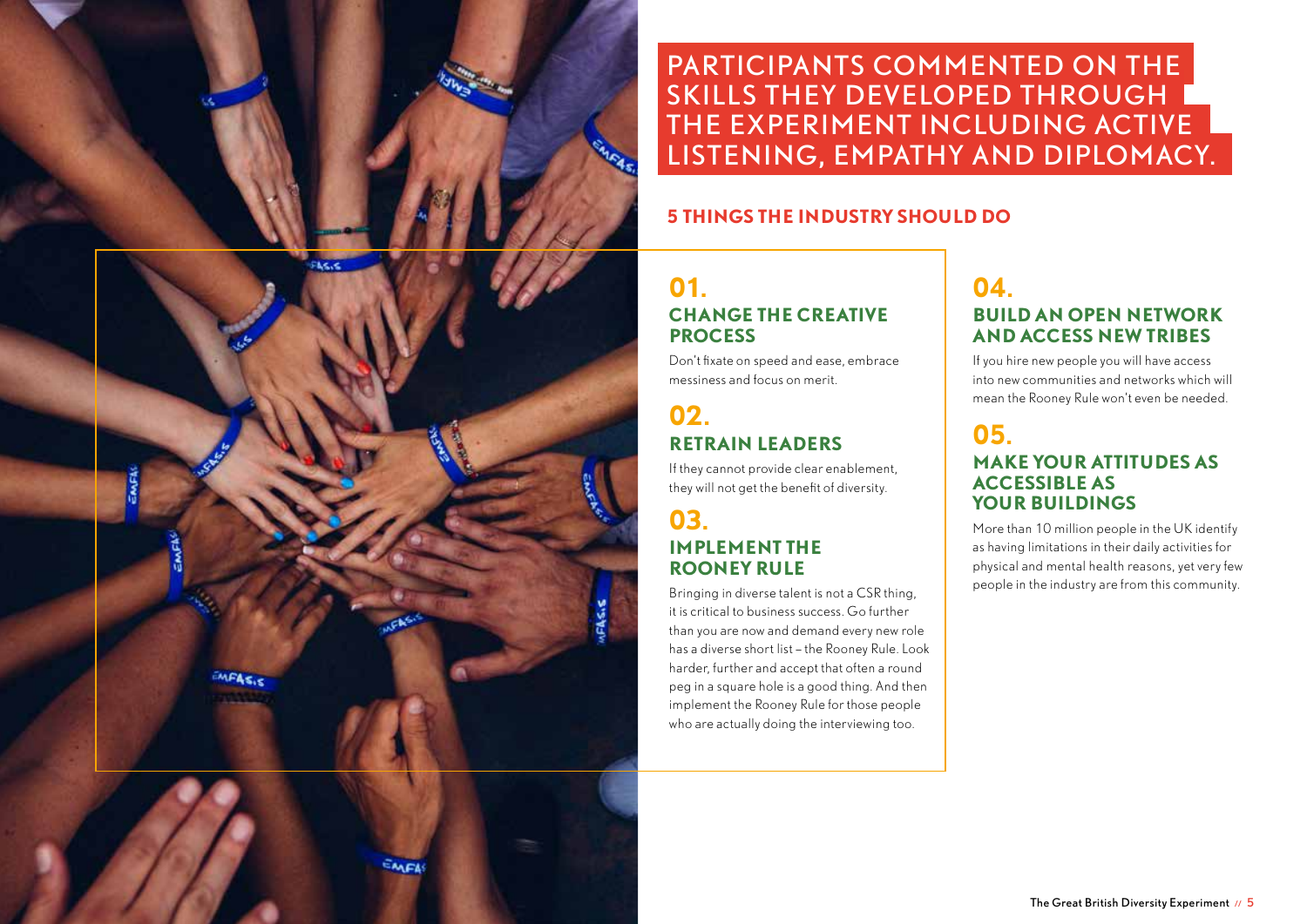

# BRINGING IN DIVERSE TALENT IS NOT A CSR THING, IT IS CRITICAL TO BUSINESS SUCCESS

The obvious knee-jerk reaction to the diversity challenge is to quickly hire some young diverse people but doing this will not solve the challenge. Tokenism closes people up and kills the power of diversity. Instead consider how you can improve the diversity of your business in a strategic and meaningful way.

#### **WHAT DOES THIS MEAN FOR SPORT?**

Sports organisations have to innovate more than at any other time—creativity in strategy, sports development and performance are key not only to survive but also to thrive. The Great British Diversity Experiment, which focused on the creative industries, demonstrated that more diverse teams brought measurable benefits in terms of ideas, creativity and output. This is probably more akin to the sport sector's goals than a financial institution and reinforces the anecdotal evidence from sports bodies that speak of enhanced innovation, new ideas and breadth of insight as a result of proactive recruitment of diverse board members.